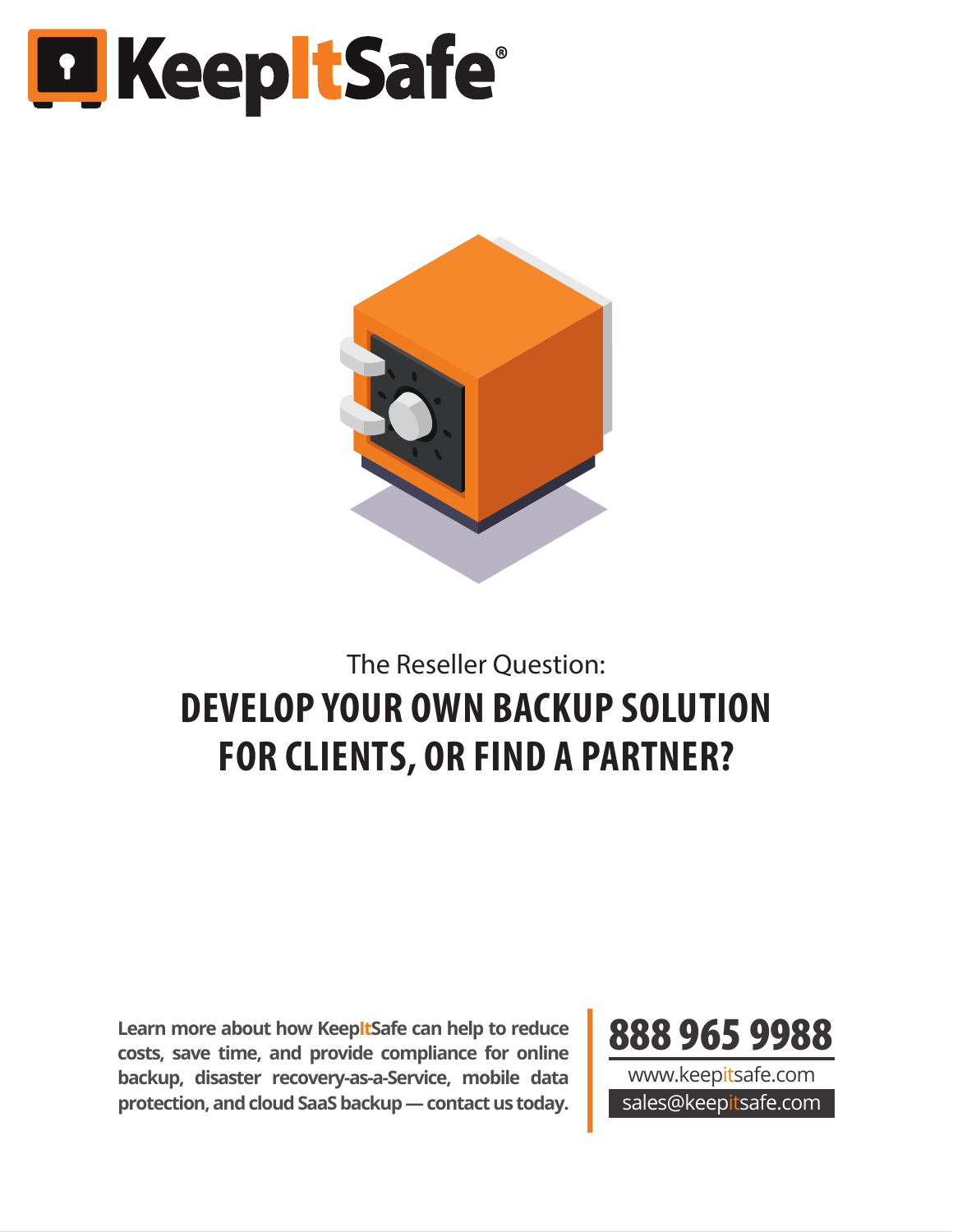### **TABLE OF CONTENTS**

| <b>Executive Summary</b>                                                              | pg.3   |
|---------------------------------------------------------------------------------------|--------|
| Introduction                                                                          | pg. 4  |
| Cloud Backup and Recovery: What Your Clients Need                                     | pg. 5  |
| Building Your Own Backup and Recovery System: The Pros and Cons                       | pg.8   |
| Why Partnering With An Existing Backup And Recovery Provider<br>Is The Smart Decision | pg 13  |
| <b>Introducing KeepItSafe</b>                                                         | pg. 15 |

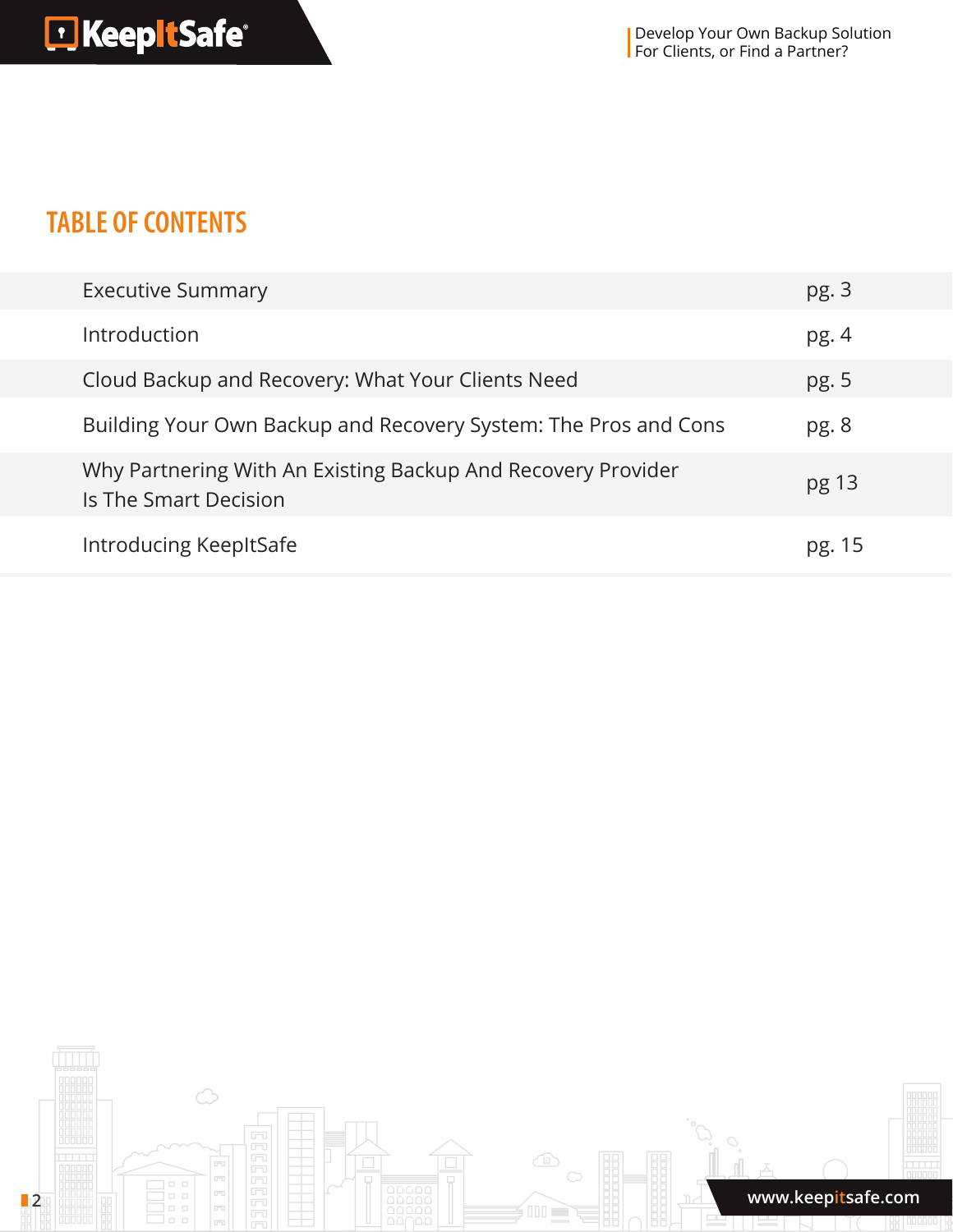## **EXECUTIVE SUMMARY**

Imagine you received the following panicked phone call from an executive at one of your client companies — and consider how you'd want to be prepared to handle it.



Your client's CEO calls to tell you his staff has been locked out of their network and all of their data, and that the screens are all displaying a ransomware message demanding a big payday in bitcoin or the hackers will destroy the company's data permanently. You can hear the urgency in his voice. His business is at stake. And your reputation. This is why he's engaged you.

As his go-to technology service partner you have a redundant, cloud-based backup solution deployed to cover him for just such an emergency — thank goodness!

The question for you: *In this exact moment, what type of backup system would you hope to have for your client? Would it be a solution you've set up and manage in-house, or a third-party cloud backup service you've outsourced to an industry expert?*

### *The aim of this paper is to give you a more thorough understanding of your options when it comes to adding a cloud-backup service to your technology portfolio, and to present for you the pros and cons of each.*

Of course, there are a range of scenarios you could face. Perhaps your client had its offices in the region ravaged by Hurricane Matthew, and they lost all of their onsite hardware and data storage. Or perhaps they simply accidentally deleted an important folder. The point is your clients face a number of risks to their mission-critical data — from malicious actors, accidents and natural disasters. The question isn't whether they need offsite backup; they do. The question is which type of solution will make sense for their business — and for yours.

There isn't necessarily a one-size-fits-all-technology-providers' answer to this question of whether to outsource or build your own cloud backup and disaster recovery offering. This decision will require your business to weigh many factors. For example: If you maintained the backup system in-house, you'd command 100% of the profit. But that would require you to staff and pay for a team of support reps to be available 24/7. After all, what if that CEO's call came at 10:30pm Sunday night? There's a lot to consider before you make a decision.

But one point we need to make at the outset: Given the degree to which your clients increasingly depend on their digital data for normal business operations, and given all of the ongoing threats to that data, if you don't already have a cloud backup and DR solution in your portfolio, you'll want to add this vital and lucrative service as soon as possible **Whether you decide to build or outsource it.**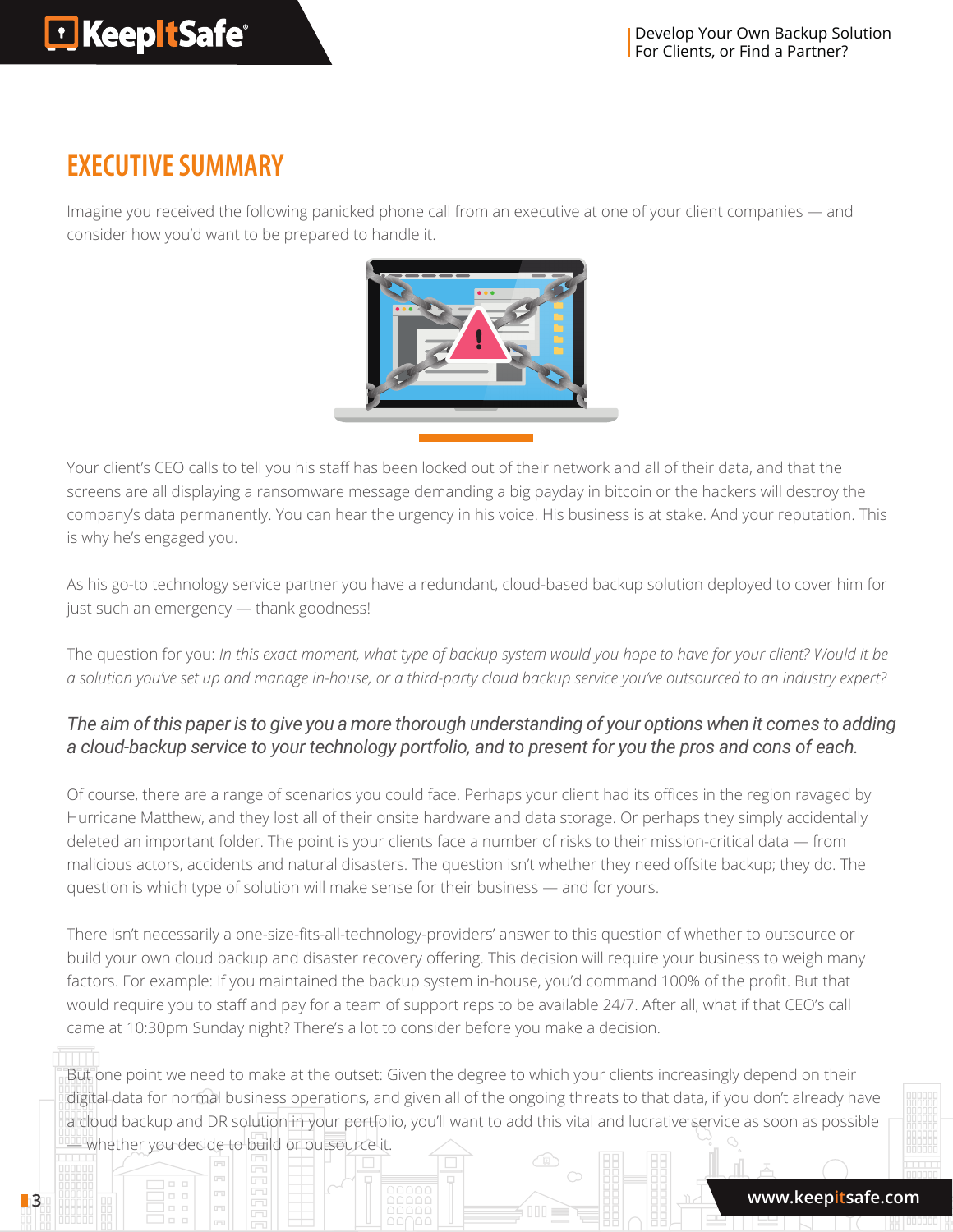Develop Your Own Backup Solution For Clients, or Find a Partner?

### **INTRODUCTION**

### **"Online backup and recovery leads new cloud purchases."**

That subhead was featured in a recent report by the IT community Spiceworks, based on a survey of IT professionals. The report explains that among those businesses planning to deploy new cloud solutions, backup and recovery tops the list — even ahead of productivity applications.

This is an illuminating data point: Before corporate IT pros will feel prepared to focus on helping their staff become more productive, they first need to ensure that the company's mission-critical digital assets are safely backed up and retrievable in the event of a disaster.



*of IT Organizations Plan to Increase Their Investment in Cloud Services Over the Next 3 Years" ESG Research Report*

Another subhead you might find interesting: **"Managed services see a fair portion of budget dollars."** This section of the report explains that corporate IT professionals are planning to spend a significant portion of their technology budgets on managed services, and that at the top of that list will be cloud-based storage, backup and archiving services.<sup>1</sup>

What all of this underscores, of course, is that as a technology reseller - MSP, VAR or solution provider - you have a major revenue and business-building opportunity by adding cloud backup and recovery services to your solution portfolio.

With the rapid rise of data breaches, ransomware attacks and other cybercrimes against businesses — not to mention the ongoing threat of natural disasters, software and hardware failure, and simple human error — your clients are always at risk of losing mission-critical data if they are not running a reliable system for backup and disaster recovery.

Moreover, your clients know this. Which is why, as Spiceworks found, cloud backup and recovery are among the highest-priority items on IT departments' shopping lists.

Given the vast and growing market for cloud backup, and your clients' understanding that they need to deploy such a solution sooner rather than later, the key question for your company is whether to build and manage your own backup infrastructure, or to find the right backup and recovery provider — and partner with that company.

This paper will help you weigh these options.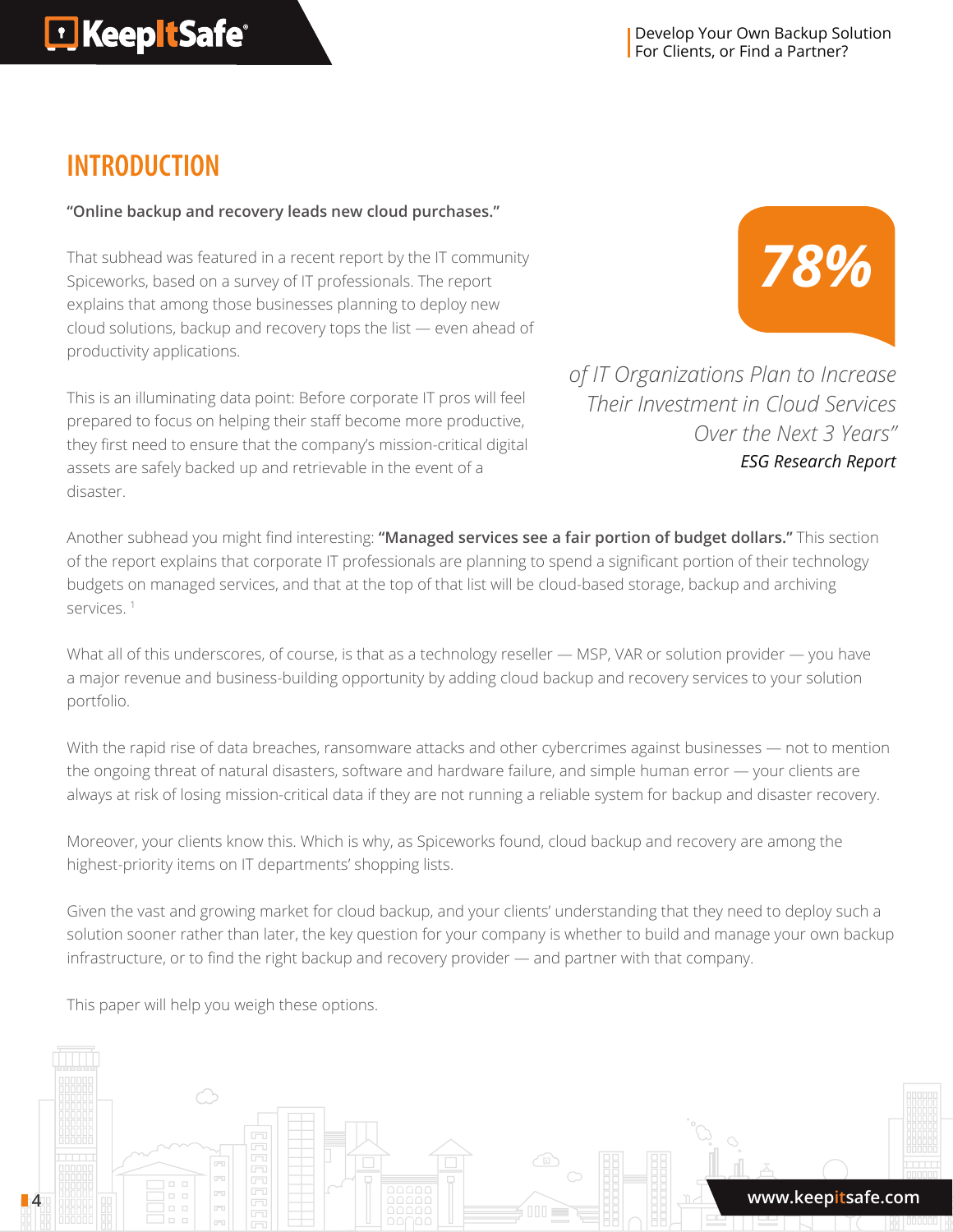# **CLOUD BACKUP AND RECOVERY:**  WHAT YOUR CLIENTS NEED

Before we get into a pro-and-con discussion of your options — building your own backup infrastructure or partnering with a cloud backup expert and reselling theirs — let's review the basic components your clients will demand of any backup solution.

Based on the many consultations we've had with businesses that have approached us about their backup and recovery needs, here are the five most common must-have components we've found businesses will demand from any backup solution.

### **1. THE ABILITY TO MEET RECOVERY TIME OBJECTIVES (RTOS)**



In case you're new to the backup world, one of the most important metrics in assessing a backup system's worth is whether it can meet your Recovery Time Objective, or RTO.

An RTO is the maximum time a business will be able to tolerate between a technology or process failure and that system being restored. This length of time is usually based on how long the business can go before the downtime causes material harm to its operations.

According to a report published in SecurityWeek, among businesses that had suffered unexpected downtime in the previous year, the average length was 25 hours. Of those businesses, 36% said that this downtime cost them revenue, and 34% also reported that it resulted in delays in their product development.<sup>2</sup>

Obviously, the length of downtime an organization can experience before it begins to suffer major disruptions will vary for each business. Perhaps some of your clients could weather a 25-hour power outage or other type of imposed downtime without serious consequences. Other clients, by contrast, might begin to suffer significant harm just minutes after losing access to their data or systems.

The point to keep in mind here is that you will need not only a proven, redundant and robust data backup solution for your clients — you will also need an equally robust and reliable disaster recovery solution. Moreover, that recovery solution will need to be scalable, to allow for even the most aggressive RTOs — such as the ability to recover and restore a client's entire digital infrastructure within minutes, if that's what they demand.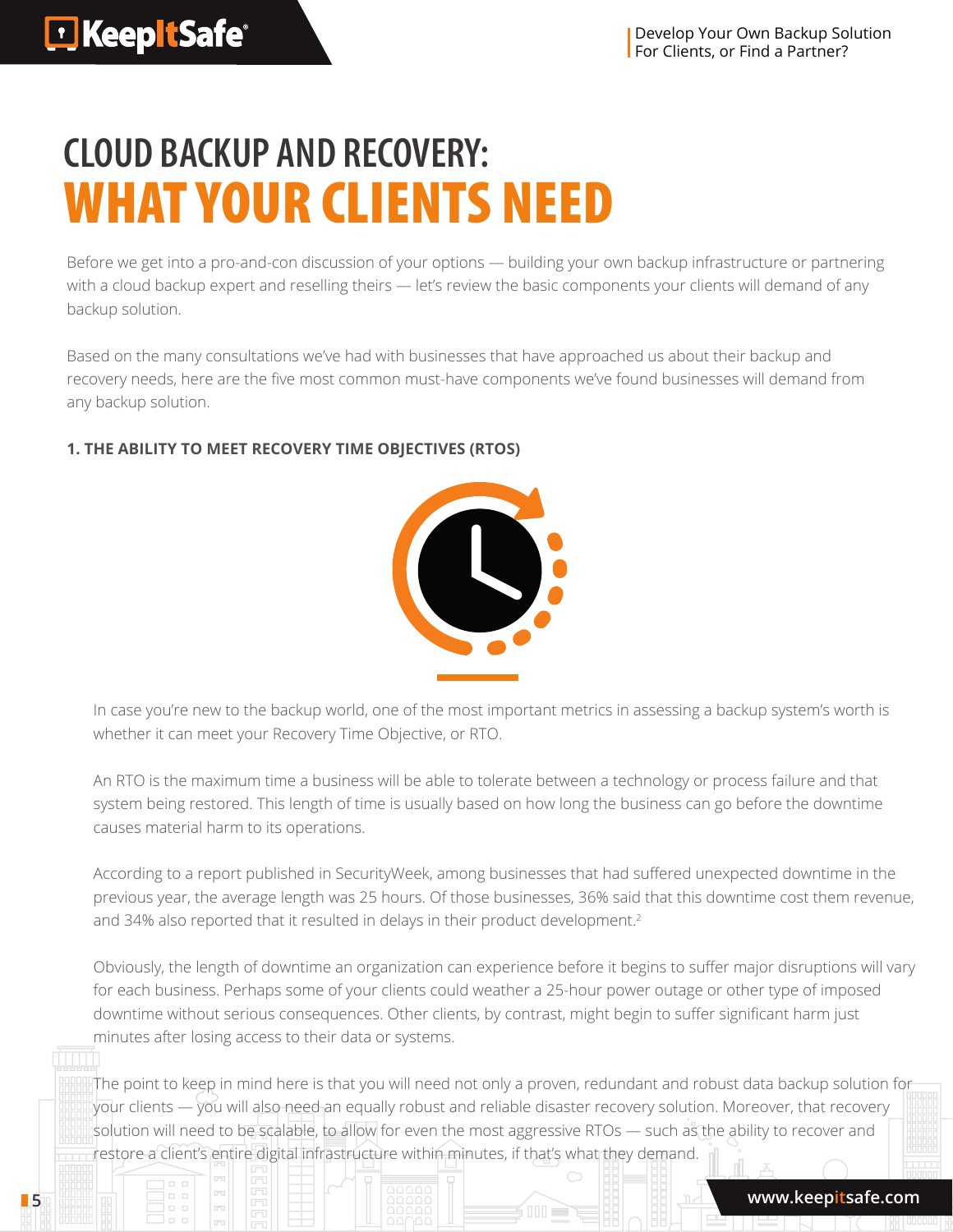#### **2. HIGHLY SECURE DATA STORAGE**

Also at the top of the list for any successful backup system is an advanced set of security protocols for keeping your clients' data safe 24/7 from both cyber and physical attacks.

As the value of companies' digital assets grows, those assets face an ever-greater threat of breach, theft, destruction, hijacking and other forms of attack.

To cite just one industry, the publication Modern Healthcare pointed out that 2016 has been called "The Year of Data Security," because in 2015 cyber hackers — from disgruntled former employees to sophisticated ransomware attackers — leveled devastating attacks against many of the largest and highest-profile healthcare enterprises. In fact, the article cites research from the security firm Ponemon Institute stating that nearly 90% of all healthcare companies had suffered a data breach within the prior two years. 3

Your clients know their mission-critical data is at constant risk from hackers. Which means that when they investigate cloud backup and recovery providers, they'll likely demand proof these systems offer the highest levels of security and encryption for their data.

### **3. BACKUP AND RECOVERY PROCESSES THAT MEET REGULATORY REQUIREMENTS**



For any of your clients that handle personally identifiable information (PII) for their customers — medical history, financial records, student files, etc. — chances are those companies are regulated by at least one of the many federal data privacy laws.

The HIPAA law, for example, governs healthcare and demands all companies in this industry — "covered entities" and their "business associates" — implement steps to safeguard the electronic protected health information (ePHI) under their care. Similar data laws exist for public companies (SOX), educational institutions (FERPA) and financialservices firms (GLB).

The upshot of these federal laws is that many of your clients are legally required to take steps to protect their customers' data. These steps might include encrypting that data both for transmission and storage, implementing controls that limit access only to authorized personnel, documenting a recovery or business continuity plan for a disaster, etc.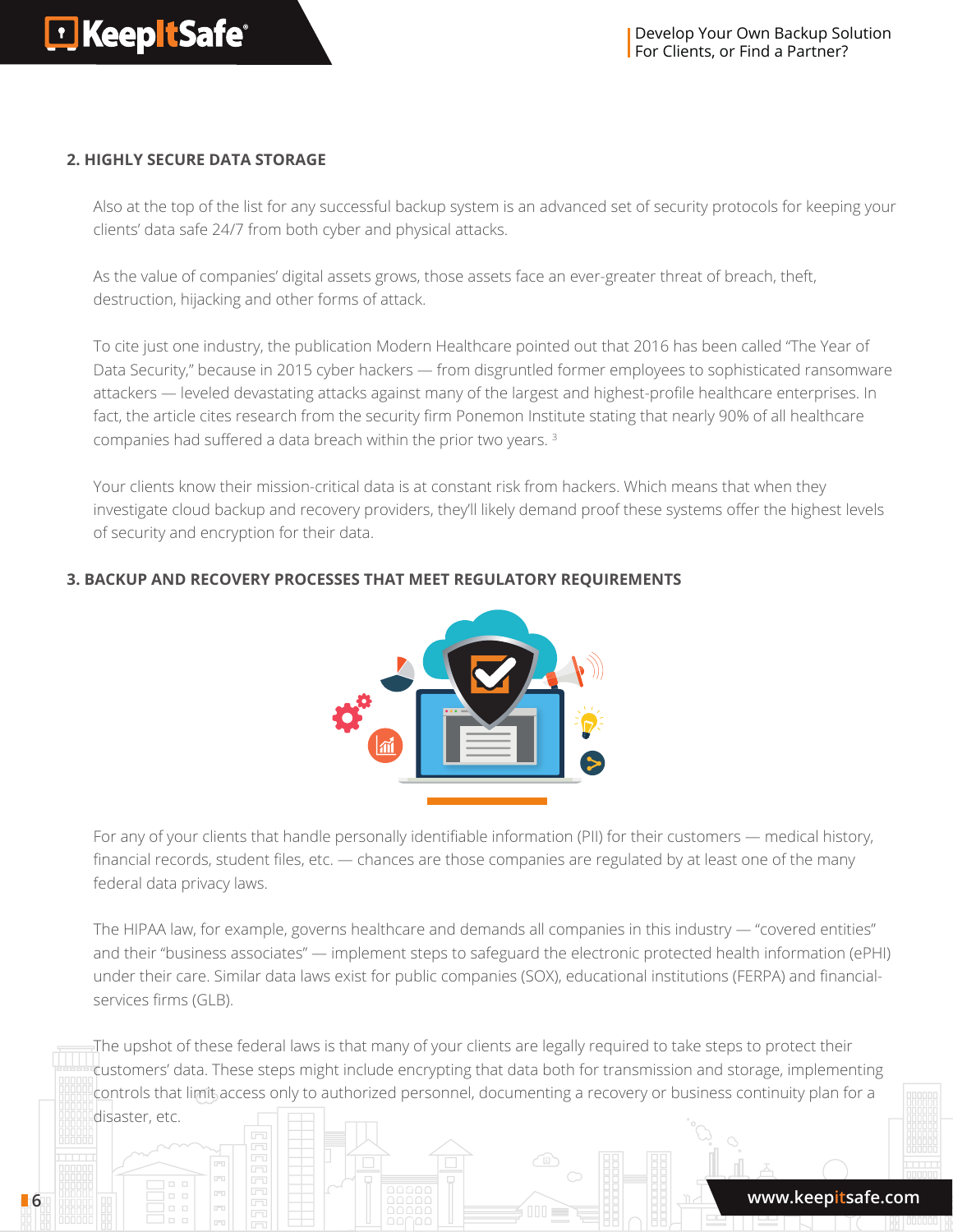Moreover, these regulated businesses could face federal audits at any time and are subject to steep fines and other penalties for any instances of noncompliance.

And perhaps most frustrating for your clients, even if they deploy such processes, they will still have difficulty knowing whether they are compliant — because these laws were written vaguely, to allow for technological changes and new processes.

As a reseller of cloud backup and recovery solutions, then, you will likely be handling and protecting a great deal of your clients' federally regulated data. That will put some of the responsibility on your solution for helping them comply. Your clients will want to know your solution is compliant with their regulators — and that your company (or the company you partner with) has considerable experience dealing with those specific regulatory demands.

### **4. A BACKUP AND RECOVERY SOLUTION THAT IS FULLY CUSTOMIZABLE**



When it comes to data backup, a successful solution will by definition have to be customizable. Every company's backup and recovery needs are different, because there are an infinite number of configurations for a business's technology infrastructure and processes.

Your clients' technological profiles no doubt differ by operating systems, cloud applications, mobile devices, onsite hardware systems, storage capacity, existing data governance rules, and many additional variables.

Let's examine just one of these variables — data governance rules — to gain an understanding of just how flexible and customizable your backup solution will have to be, if you hope to sell such a solution across your client base.

Perhaps some of your clients' companies enforce strict IT policies mandating that no employee may view, store or transmit any proprietary data or sensitive customer information on mobile devices — or to access such data outside the company firewall. In such a case, your backup and recovery solution's focus will likely be on that client's in-house computers, servers and other onsite hardware.

But for a client without such governance, and whose employees frequently access and send proprietary (or even regulated) data via mobile devices and outside the company firewall, you will also need to offer some sort of endpoint protection with your backup solution. This might include, for example, a mobile device management system with geo-locating for lost devices and the ability to remotely wipe data from those devices.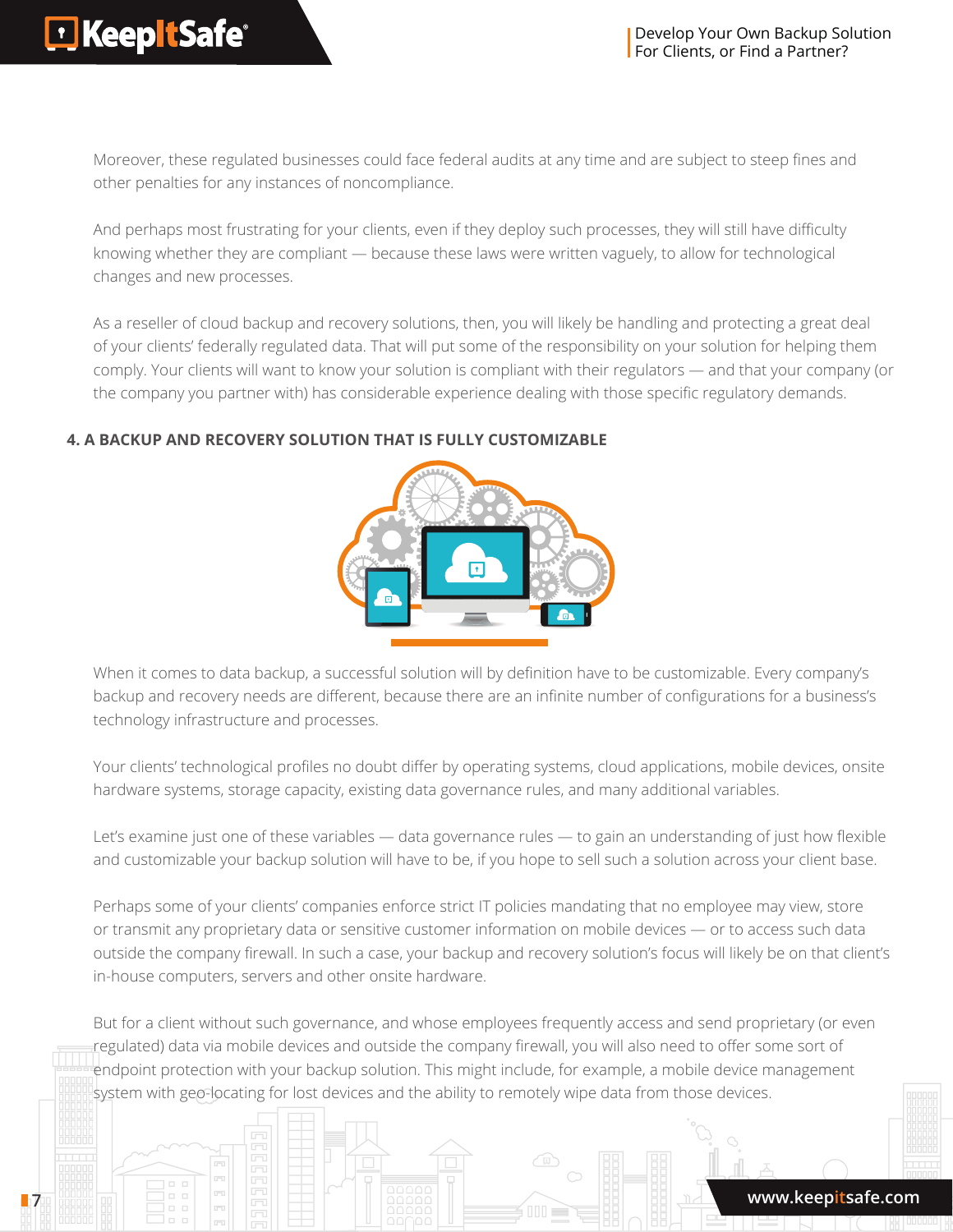In other words, your system will likely need to be tailored to some degree for every client. There is no one-size-fitsall backup solution.

### **5. A HIGH LEVEL OF TECHNICAL AND BUSINESS SUPPORT**



Finally, most clients will demand a robust support system be built into any data backup and recovery solution they consider purchasing. These services are, by definition, there for emergencies — and in an emergency your client doesn't want to hear a recording on your Customer Support number, telling them you're closed until tomorrow morning.

Cloud backup and recovery vendors run the gamut in quality — from fly-by-night operations with no backing, experience or infrastructure, to longtime experts that provide 24/7 support and even actively monitor your backedup data so that they can act on a problem even before you know something's gone wrong.

This is one of the key considerations in determining whether to build or buy the cloud backup solution you plan to offer your clients. A key cost of deploying such a solution is to develop a support center of trained engineers, available at all hours of every day, and who can expertly address any data problems your clients face.

If you are not comfortable staffing such an around-the-clock support center, then this alone might be reason enough to investigate your options for partnering with an existing cloud backup provider.

# **BUILDING YOUR OWN BACKUP AND RECOVERY SYSTEM:**  THE PROS AND CONS

As a technology reseller, the relationships you build with your clients over time — and the trust and credibility you earn — are what make you successful. This is why you thoroughly vet every third-party solution you add to your portfolio. You cannot afford to have your credibility as a solution provider undermined by a vendor's failure or inadequacy.

It is also for this reason that you might be considering developing and selling your own backup infrastructure, rather than finding an expert to partner with. Here are the key advantages of going it alone.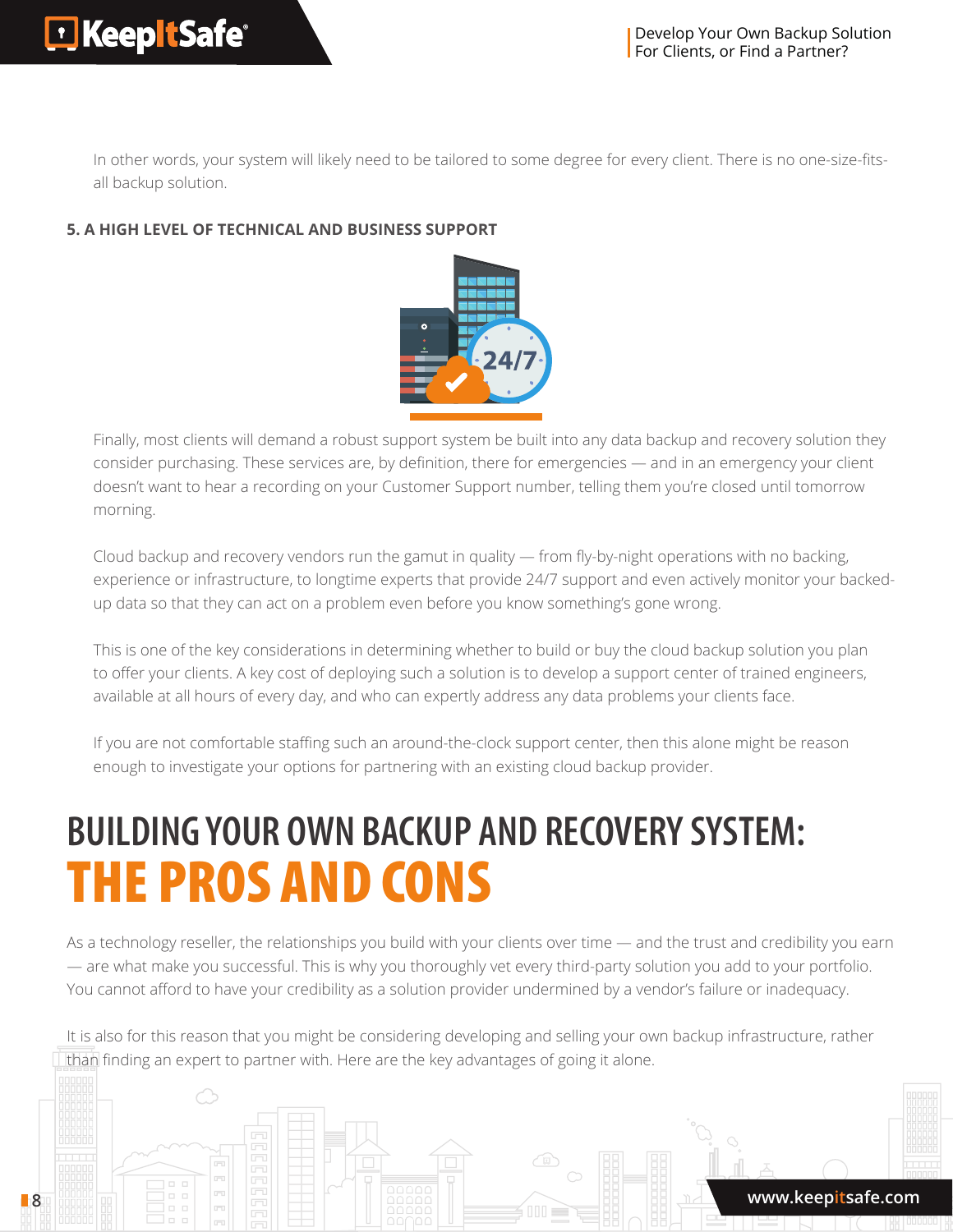#### **1. YOUR COMPANY MAINTAINS COMPLETE CONTROL — INCLUDING QUALITY CONTROL**



One perceived advantage of building and selling your own in-house backup and recovery solution is that you will not have to worry that your backup partner isn't up to the job of protecting your clients' data.

That's understandable. As MSPMentor reported back in 2014, a cloud hosting service specifically for coders, called Code Spaces, was hacked. After breaking into the company's Amazon Web Services account, the attackers deleted almost all of the data of Code Spaces and its customers. They even managed to destroy the company's backup files.  $4$ 

If Code Spaces were a third-party cloud service you'd selected to offer your clients for storing their code online particularly if you maintained the customer relationship and white-labeled the Code Spaces solution — the breach would have reflected poorly on your company and could have caused irreparable harm to your reputation.

When you build your own backup solution, on the other hand, you can oversee every aspect of its development, continue to monitor it 24/7 while it's in service, and ensure its quality is at a level you're comfortable with for your clients.

### **2. YOU OWN THE CLIENT RELATIONSHIP**

them as possible.

Another advantage of offering your own in-house backup solution is that you won't have to worry about your relationship becoming diluted as your clients work closely with another provider — your cloud partner — for their backup and recovery needs.

You have likely found that, because so much of your business is built on the deep relationships you build with your clients, it is valuable to remain your clients' key point of contact for as many of the third-party solutions you sell to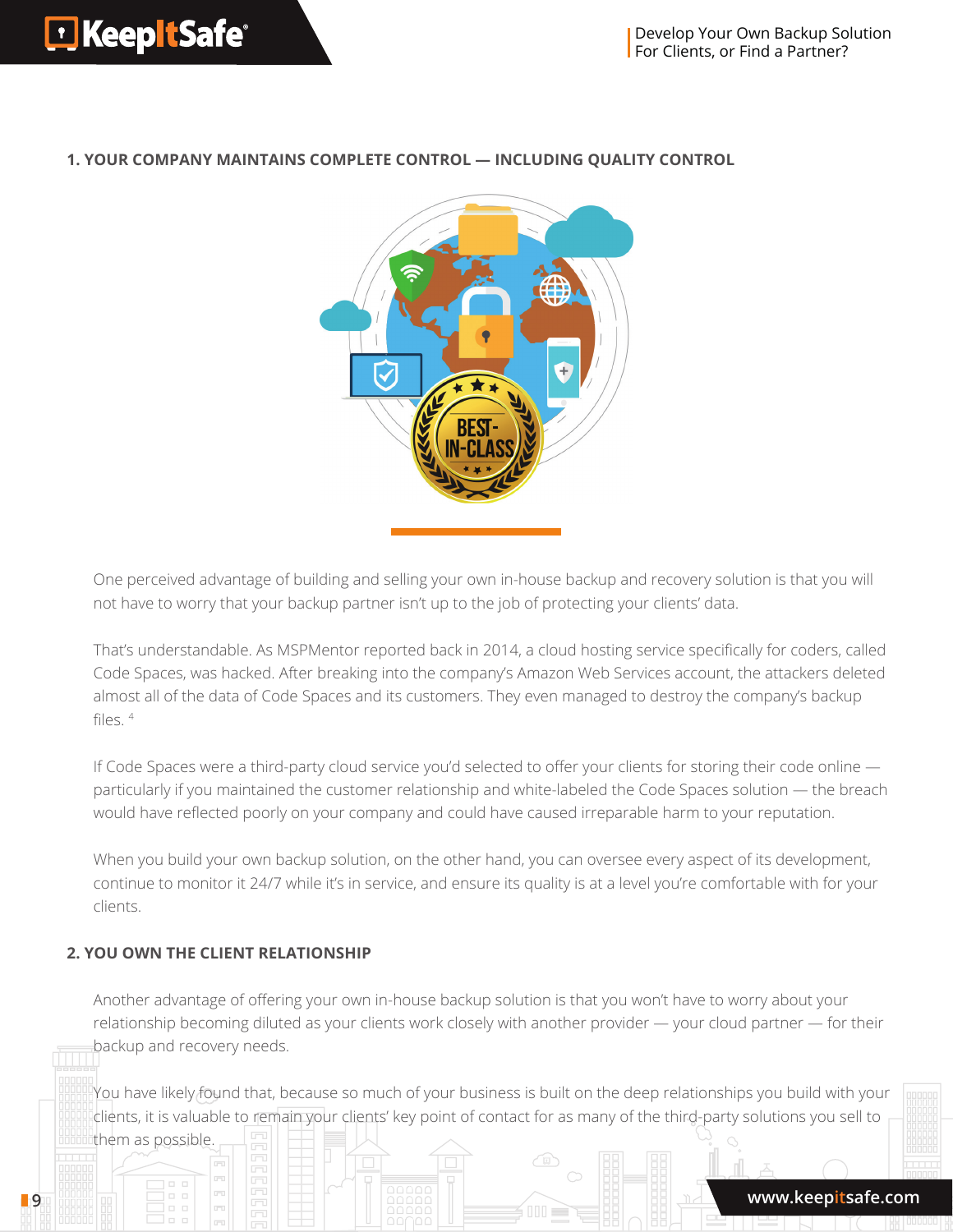This obviously becomes less feasible as your client list grows and the number of solutions they purchase through you grows as well. But to the extent that your company has the resources, it is often beneficial to remain the technology provider of record, which includes remaining each client's key contact, for as long and for as many of your services as you can.

Every touch point you have with a client, after all, gives you and your team another opportunity to demonstrate your value, to gather business intelligence on that client's needs, and to identify other possible solutions to offer them.

For this reason, if you were to investigate partnering with a third-party cloud backup provider, you would want to make sure that such a partner offered flexible options for reselling their solutions — up to and including the ability to own the client relationship to whatever extent worked for your company.

### **3. YOU WILL NOT HAVE TO SHARE THE PROFITS**



Finally, one obvious advantage of developing and selling your own solution is that your company will be able to realize all of the revenue from selling it — rather than having to share that revenue with a partner whose solution you're offering.

A related potential benefit here is that, as the sole owner of your backup solution, your company will also be able to set the pricing for all services related to the infrastructure you've built - cloud backup, disaster recovery, endpoint protection, etc. Certain third-party cloud vendors will box you into their own prices and pricing structures.

Again, if you choose to select a cloud backup and recovery partner, you will want to work only with a provider that offers a high level of pricing flexibility.

### **THE DRAWBACKS OF BUILDING YOUR OWN BACKUP INFRASTRUCTURE**

Now that we've discussed the benefits of developing and selling your own backup and recovery solutions, let's examine the drawbacks.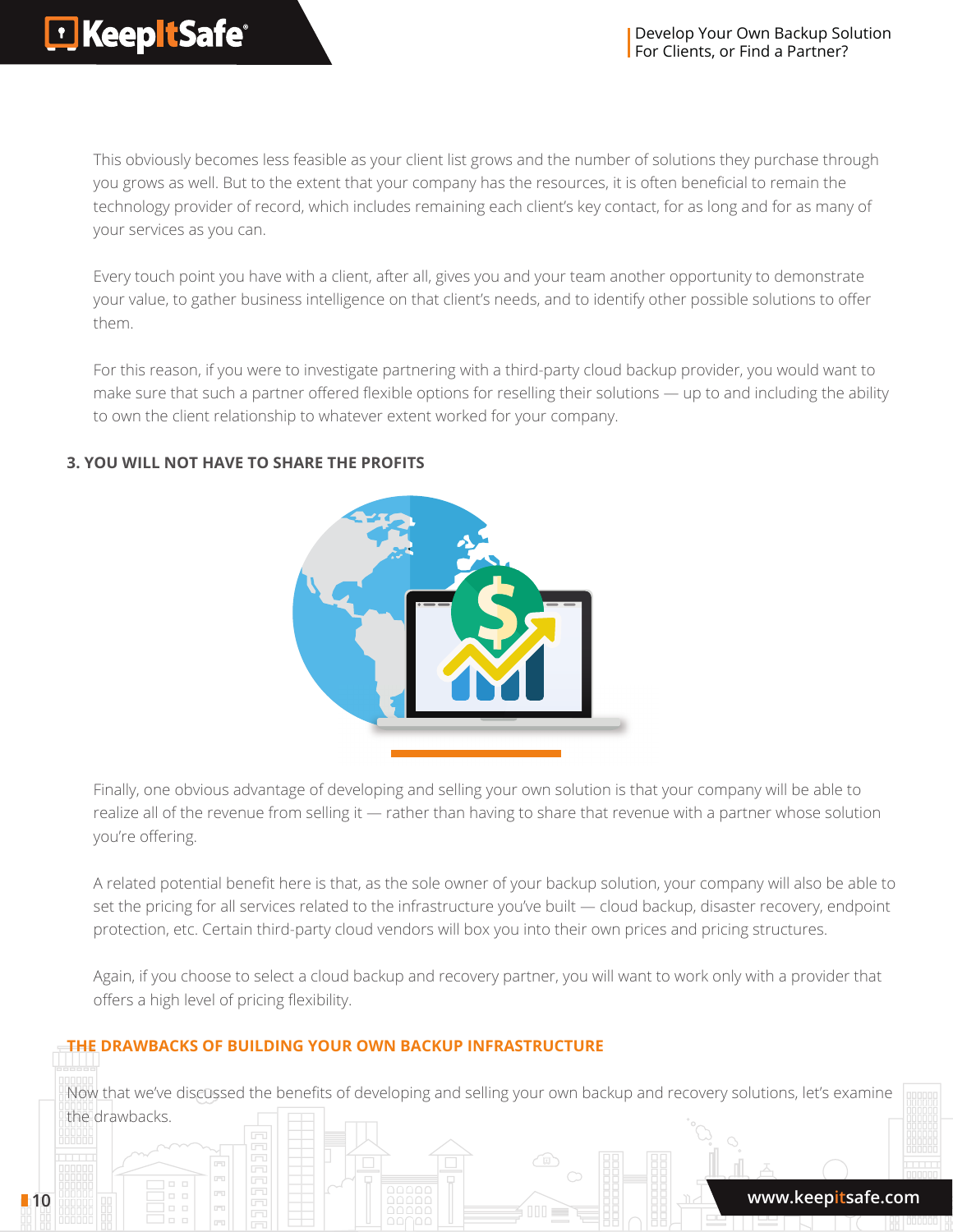

### **1. THE COST AND WORK INVOLVED MIGHT BE PROHIBITIVE**

We've discussed maintaining control over your backup infrastructure as a benefit. And that's true — rather than having to choose from backup offerings already on the market, you can create and fully control a solution that's just right for your business and clients.

BUT WILL IT BE WORTH THE EFFORT?

Developing an in-house backup and disaster recovery infrastructure will be equivalent to launching a startup business within your company. It will require all of the cost-benefit analysis, talent sourcing, market research and other upfront work and investment capital that goes into starting any new venture. Just some of the research you'll have to do and decisions you'll have to make:

- What will this infrastructure look like? Will we want it all onsite? All offsite? A hybrid?
- What hardware will we need to purchase or lease?
- What about software? Should we license it or develop it in-house?
- Where will we find the talent to staff up our Customer Support center?
- Do we have any in-house experts on backup and recovery? Will we have to hire this?
- How much centralized management will we need to do to oversee our clients' backup services? Will we manage this in-house or outsource it?
- Do we have in-house expertise on backup and recovery compliance? Will we need to hire this?
- . What encryption technologies will we need? Will we need to license?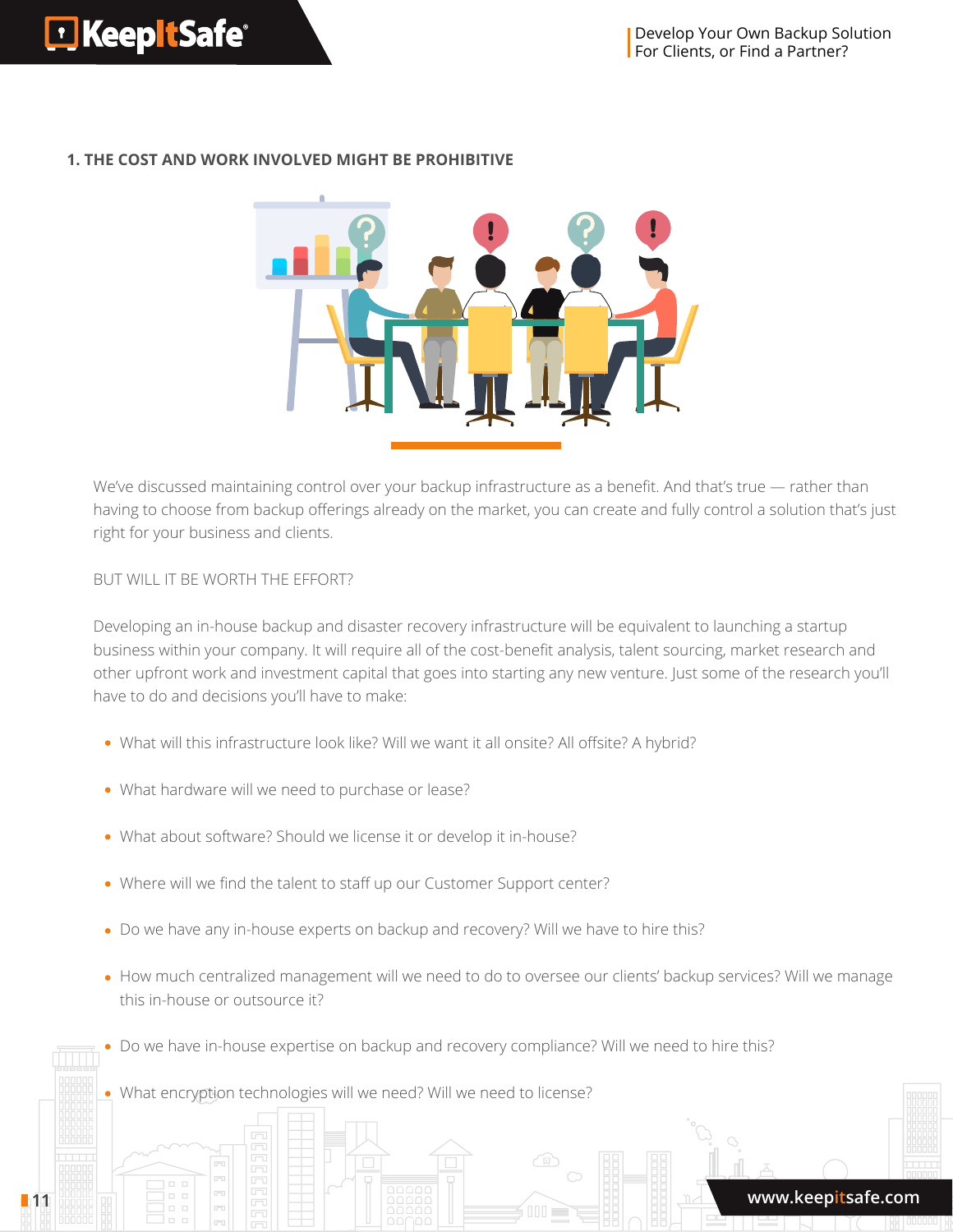This list could go on and on, of course, and it will have to — if you choose to build and sell your own backup system and you expect to develop the domain knowledge needed to make it successful.



### **2. DEVELOPING YOUR OWN BACKUP SOLUTION WILL TAKE MUCH LONGER THAN PARTNERING WITH THE RIGHT EXISTING PROVIDER**

Consider a few important statistics.

Forbes has reported that only 38% of small businesses have a formal disaster recovery plan in place. <sup>5</sup> And research firm Technavio estimates that the cloud backup and recovery markets will enjoy a substantial 27% compound annual growth between 2016 and 2020. 6

This means there is a good chance a significant percentage of your clients — perhaps even a majority — do not yet have in place a comprehensive solution for cloud backup and disaster recovery. Moreover, the opportunity to realize substantial revenue from selling backup and recovery solutions exists right now.

If you opt to build your own proprietary solutions, you will likely miss the window to sell these services to many of your clients.

But by identifying the right cloud backup and recovery partner and selling their offerings, you can start realizing those new revenues immediately.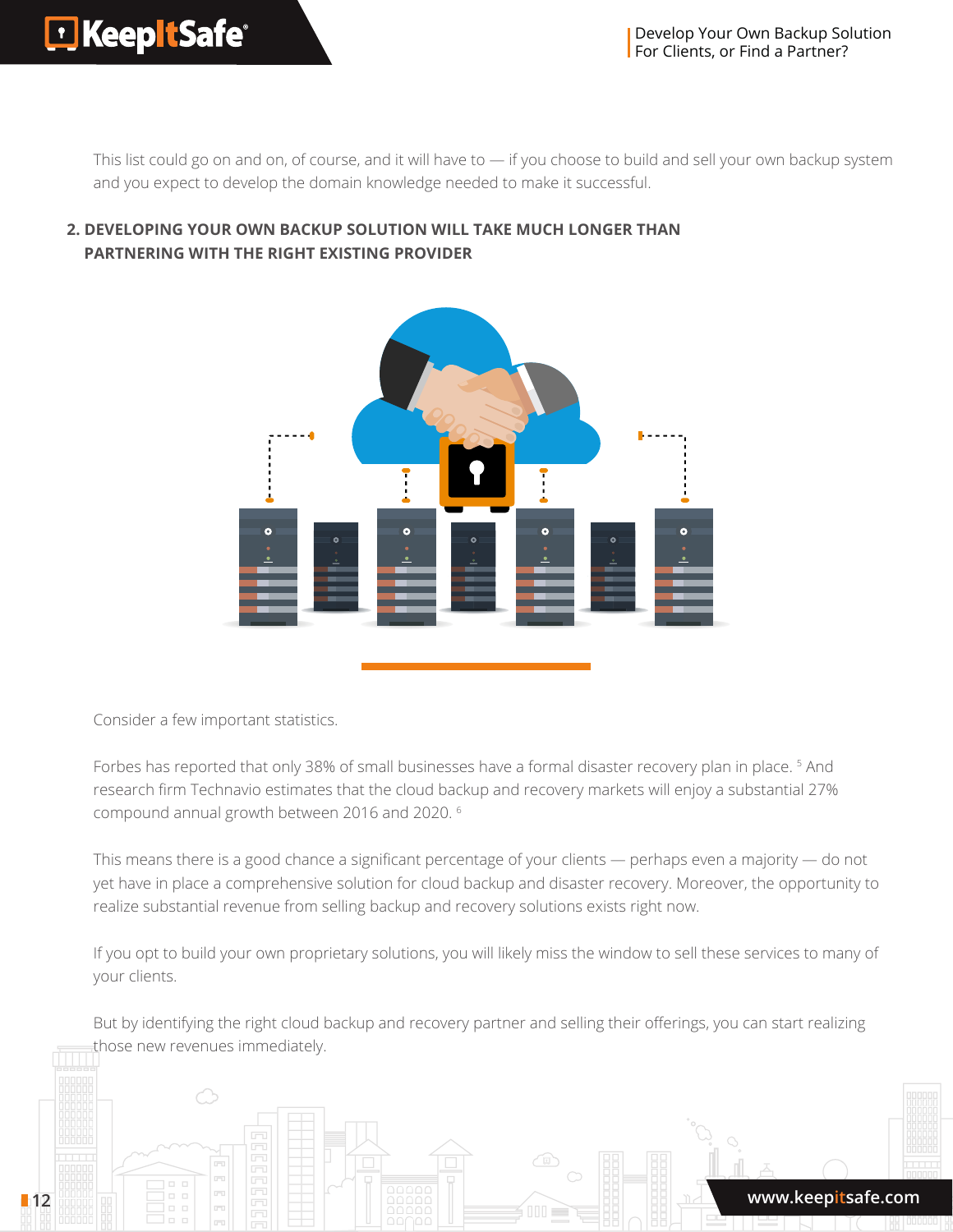### **3. YOU RISK BECOMING ANOTHER UNDIFFERENTIATED "ME-TOO" BACKUP PROVIDER**

As we've pointed out, backup and recovery services run the gamut in terms of quality and legitimacy. Partly because a business can quickly and inexpensively purchase cloud server space, throw up a thin website and call itself a "cloud backup provider," there has been an exponential increase in such companies.

What will make a backup and disaster recovery business truly stand out among the crowd, then, are its experience, its time in business and its list of satisfied customers. If you develop a backup infrastructure today, it will be years before you are able to truly differentiate that service from the long list of competitive services on the market.

That's why it is advisable to partner with one of these companies — ideally a backup provider that has been around for many years and successfully serving enterprises around the world.

# **WHY PARTNERING WITH AN EXISTING BACKUP AND RECOVERY**  PROVIDER IS THE SMART DECISION



As we've tried to point out above, creating and maintaining your own backup and recovery solution will almost certainly be costlier and more time consuming than finding the right partner and adding their solution to your portfolio.

Additionally, during your development phase you'll miss out on months and perhaps years of generating new revenues selling these much-needed services to your clients and prospects — and as we've demonstrated above, they're looking for these services right now.

Furthermore, unless your company has a great deal of in-house expertise in backup and disaster recovery, or is willing to spend a great deal of upfront capital, the chances are you won't be able to develop a superior, differentiated solution anyway.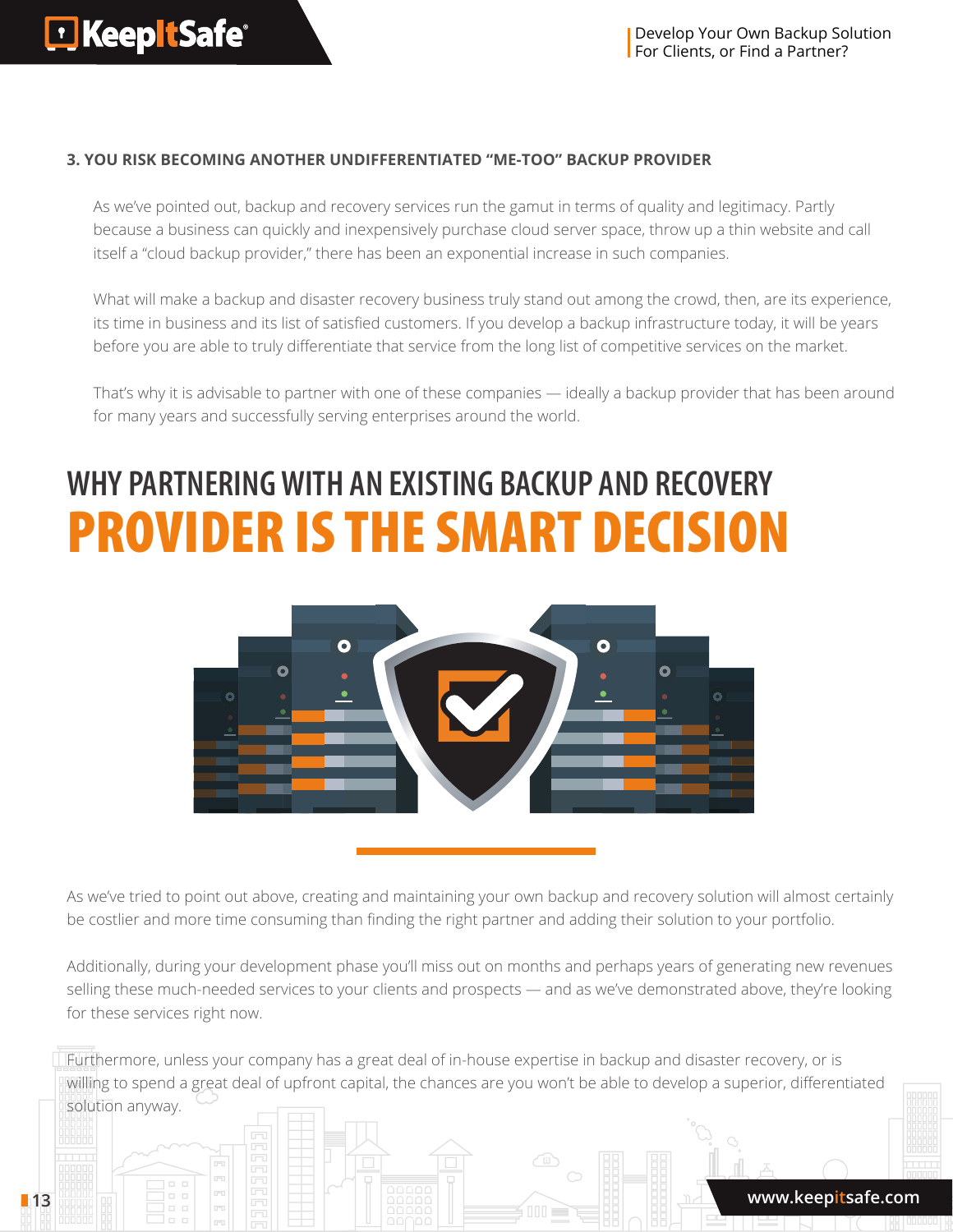For these and other reasons, we highly recommend putting your research and investigation efforts into studying the cloud backup landscape, looking for providers that offer superior solutions and lucrative partnership programs, and then further narrowing this field to those providers that have a flexible portfolio of reseller arrangements. After all, you might want to merely hand off warm leads today and collect a commission — but then tomorrow become more involved in the sale and servicing of these backup and recovery solutions.

When you partner with the industry-leading KeepItSafe® family of cloud backup and recovery solutions, here are just some of the benefits you'll be able to sell from day one, without having to source, build or manage any of them:

- A proven backup and recovery infrastructure that can be fully tailored for companies of any size and across any industry
- The advanced encryption protocols to protect your clients' data both in transit and at rest
- Compliance expertise to ensure your clients' backup and recovery processes meet the mandates of their industry's specific regulations (including regulations regarding sending data overseas for your international clients)
- A guaranteed uptime for your clients to access their data in the cloud
- Flexible plans to meet any client's Recovery Time Objective up to and including bare-metal restore and full recovery of all data within minutes
- $\bullet$  Flexible retention plans for your clients' data  $-$  from days to years
- Support for virtually all operating systems, applications, devices and databases
- White glove service that includes all management, maintenance and troubleshooting
- Sophisticated endpoint protection and mobile device management
- A team of highly trained technical support engineers, monitoring your clients' data 24/7
- **Flexibility in partnership programs from referral-based commissions to our resellers fully owning the client relationship**
- **Dedicated account managers and complimentary marketing services to help our partners succeed**

If you'd like to learn about how you can begin selling proven, industry-leading cloud solutions for data backup and recovery, please contact us.